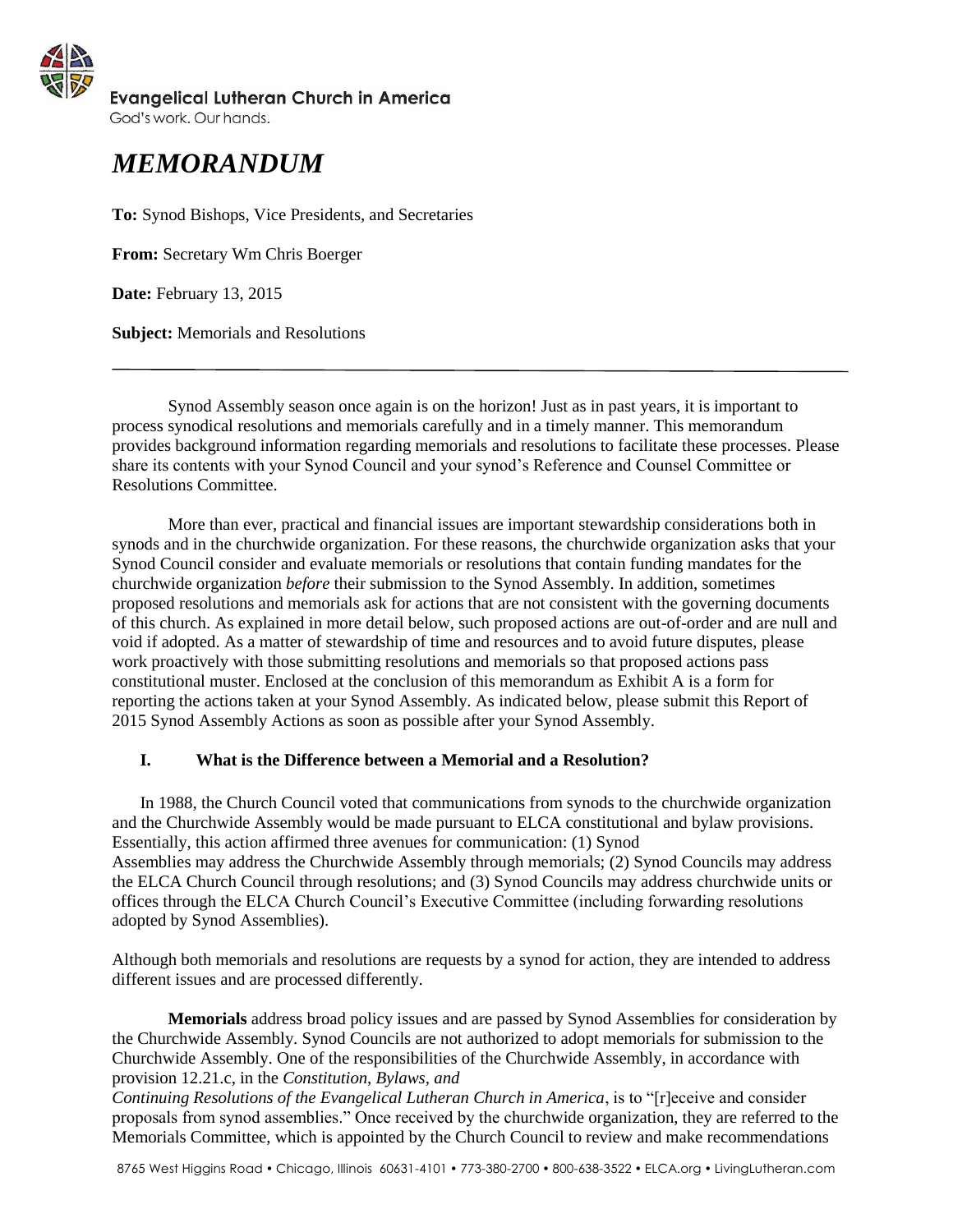to the Churchwide Assembly, in accordance with bylaw 12.51.21. The Memorials Committee meets approximately six to eight weeks before the Churchwide Assembly.

**Resolutions** are requests from synods to the Church Council or units or offices of the churchwide organization. Either Synod Assemblies or Synod Councils may originate resolutions. Frequently, Synod Councils pass resolutions between meetings of the Synod Assemblies and forward them directly to the Church Council for consideration or to the Church Council Executive Committee if the desired action involves referral to a unit or office of the churchwide organization. As a practical matter, resolutions have a more narrow focus than memorials because they are requests for consideration or action by individual units or offices or the Church Council. Thus, for example, a request for the Church Council to recommend a parliamentary rule or action by a unit would be the subject of a resolution, but a request to change an ELCA policy should be a memorial.

A resolution and a memorial are *not* to be combined in one action. In addition, a synod should not address both the Church Council and the Churchwide Assembly on the same subject. The Office of the Secretary, with the concurrence of the Executive Committee of the Church Council, may treat a proposal characterized as a memorial as a resolution or vice versa. In these circumstances, the synod will be notified promptly of the re-classification.

It also is important to point out that resolutions and memorials *cannot* direct the churchwide organization to take action. They are proposals *requesting* the specified action.

Interdependence, as well as stewardship of resources, requires for care to avoid resolutions and memorials that impose unreasonable financial demands on synods and the churchwide organization. If a proposed resolution or memorial will impose an unfunded mandate if adopted, Synod Councils are requested to review the proposed action *before* submission to Synod Assemblies. Synods also are requested to advise their Synod Councils and Synod Assemblies that the churchwide organization may not be able to support requested resolutions or memorials for budgetary reasons and that, if adopted, such proposed actions may have adverse consequences on existing programs or ministries. As interdependent partners, it is important for synods and the churchwide organizations to work collaboratively. If questions exist regarding the potential implications of a proposed resolution or memorial, inquiries to the Office of the Secretary are encouraged.

# **II. Drafting Memorials and Resolutions**

Provision S7.32. in the *Constitution for Synods* states: *"Robert's Rules of Order,* latest edition, shall govern parliamentary procedure of the Synod Assembly, unless otherwise ordered by the assembly." A comparable bylaw 12.31.09., is in the *Constitution, Bylaws, and Continuing Resolutions of the Evangelical Lutheran Church in America*.

Both memorials and resolutions are forms of main motions under *Robert's Rules of Order, Newly Revised* (11th ed.), Section 10. A main motion is simply a motion that brings business before the assembly. It is the basic mechanism to present a matter to the assembly for possible action.

Resolutions and memorials frequently contain both "resolved" clauses and "whereas" clauses. "Resolved" clauses state the action to be taken by the assembly; "whereas" clauses constitute a preamble describing the reasons for the proposed action. "Whereas" clauses are *not* required; in fact, *Robert's Rules of Order*, *Newly Revised* (11th ed.), Section 10, page 107, discourages their use:

In general, the use of a preamble should be limited to cases where it provides little-known information without which the point or the merits of a resolution are likely to be poorly understood, where unusual importance is attached to making certain reasons for an action a matter of record, or the like.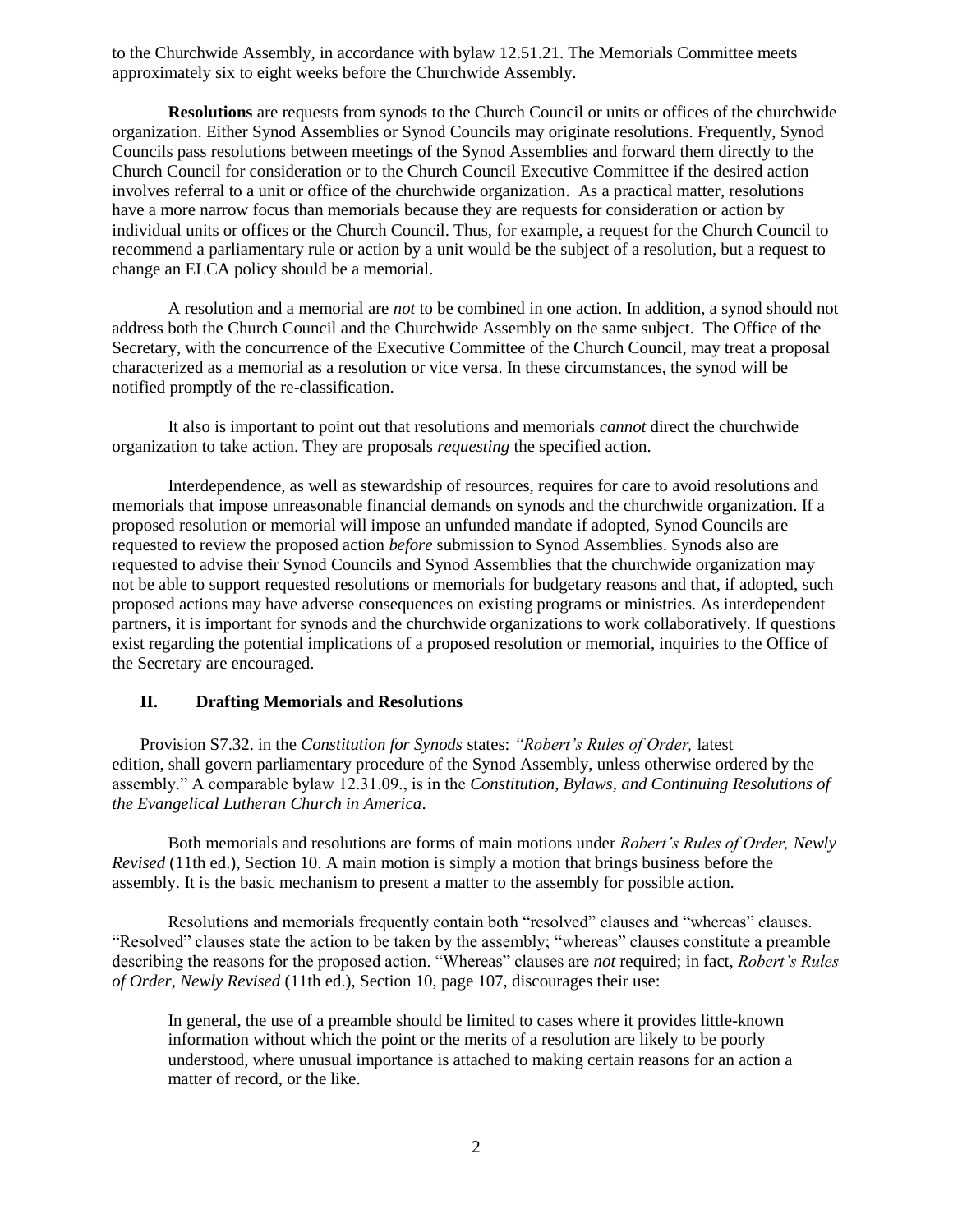If "whereas" clauses are used, there should be as few as necessary. They should be succinct and factual. They should not be argumentative. These should be reviewed to ensure that any "whereas" clauses comply with *Robert's Rules of Order.*

"Resolved" clauses, if adopted, become the officially worded statement of an action taken by a legislative body and a request for further action by the churchwide organization or the Churchwide Assembly. This means that they should be concise, accurate, and complete. They also should be unambiguous and should state clearly the proposed action. Just as any main motion, "resolved" clauses should not employ offensive language that would be improper in debate, according to *Robert's Rules of Order, Newly Revised* (11th ed.), Section 10, page 104.

Some resolutions and memorials should not be considered. Any resolution or memorial that conflicts with the governing documents of this church is an "improper motion." As stated in *Robert's Rules of Order, Newly Revised* (11th ed.), Section 39, page 343:

Motions that conflict with the corporate charter, constitution, or bylaws of a society, or with the procedural rules prescribed by national, state, or local laws, are out of order, and if any motion of this kind is adopted, it is null and void.

Synod Councils are encouraged to work closely with the Reference and Counsel Committee or Resolutions Committee to craft resolutions and memorials that do not conflict with the governing documents and meet the required criteria.

**Memorials** must include a final "resolved" clause asking the Churchwide Assembly to act (or refrain from acting) in a particular way. Here is a sample final paragraph of a memorial from a Synod Assembly:

RESOLVED, that the \_\_\_\_\_\_\_\_\_\_ Synod Assembly memorialize the 2016 Churchwide Assembly of the Evangelical Lutheran Church in America to . . . [clearly describe the proposed course of action].

The final "resolved" clause of **resolutions** will differ depending upon whether they are intended for the attention of the Church Council or a churchwide unit or office. Here are sample final paragraphs for resolutions:

RESOLVED, that the \_\_\_\_\_\_\_\_ Synod Assembly direct the Synod Council to forward this resolution to the Church Council for consideration and possible action.

*Or*

RESOLVED, that the Synod Assembly direct the Synod Council to forward this resolution to the Church Council's Executive Committee for referral and disposition to the appropriate unit or office of the churchwide organization in accordance with the bylaws and continuing resolutions of this church.

*Or*

RESOLVED, that the Synod Council request the Church Council to . . . [clearly describe the proposed course of action].

*Or*

RESOLVED, that the \_\_\_\_\_\_\_\_\_\_\_\_\_\_\_ Synod Council request the Church Council's Executive Committee to . . . [clearly describe the proposed course of action by a Churchwide unit or office].

#### **III. Review and Processing of Draft Memorials and Resolutions**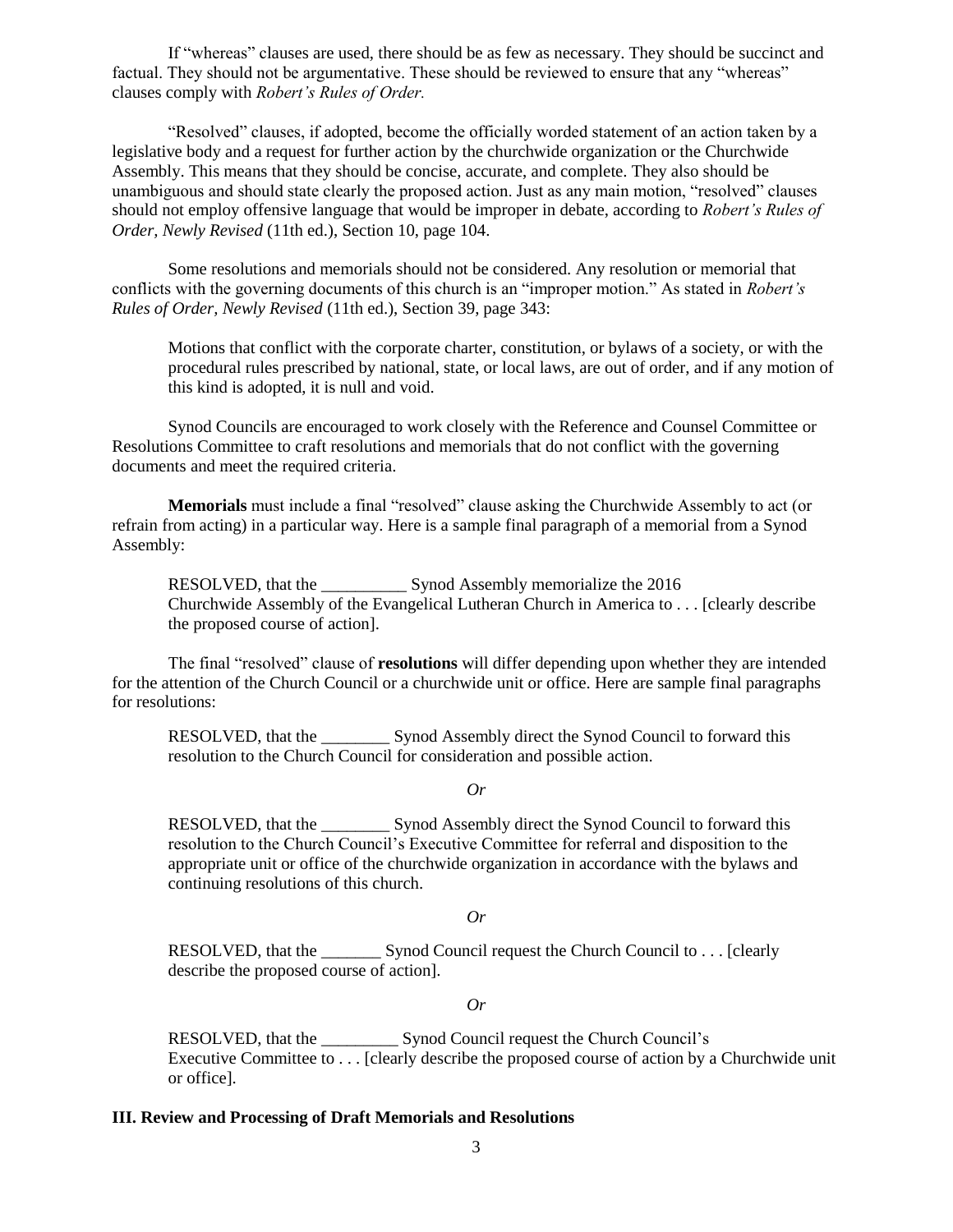Synods generally provide that memorials and resolutions (as well as other main motions) be referred to a Resolutions Committee, which frequently is called a Reference and Counsel Committee. Regardless of its name, a conscientious and well-trained Reference and Counsel Committee can screen proposed actions and thereby facilitate discussion of important issues and save valuable time at Synod Assemblies.

The scope of authority of the Reference and Counsel Committee varies, depending on the governing documents and rules of organization and procedure of the synod. In the simplest arrangement, the Reference and Counsel Committee only has the power to put resolutions in the proper form, eliminate duplication where similar resolutions are offered, and ensure that all resolutions relating to a specific subject will be offered in logical sequence (see *Robert's Rules of Order, Newly Revised* (11th ed.), pp. 633-640). In other cases, the synod's rules may authorize the Reference and Counsel Committee to make substantive edits and alterations in resolutions. In all cases, the committee must report all resolutions referred to it, although the committee can report resolutions without a recommendation.

If a synod so desires, its rules of organization and procedure or a continuing resolution can provide additional authority for the Reference and Counsel Committee. For example, they could provide that in reviewing proposed resolutions and main motions, the Reference and Counsel Committee may edit, prepare an alternative resolution or motion, or consolidate into a single proposed action multiple resolutions or main motions on the same or similar subjects. In these circumstances, the Reference and Counsel Committee should confer with the makers of the original memorial or resolution. In addition, whenever the Reference and Counsel Committee recommends an edited or alternative resolution or motion, the report to the assembly should contain the original maker's text.

Here is a sample provision authorizing editing by the Reference and Counsel Committee:

In reviewing proposed memorials, resolutions, and main motions, the Reference and Counsel Committee may edit, prepare an alternative memorial, resolution, or motion, or consolidate into a single proposed action multiple memorials, resolutions, or main motions on the same or similar subjects. Whenever the Reference and Counsel Committee recommends an edited or alternative memorial, resolution, or motion, the report to the assembly also shall contain the original maker's text.

Regardless of the scope of editorial authority, a Reference and Counsel Committee should consider at least the following factors in evaluating memorials and resolutions:

(1) Is the proposed memorial or resolution timely (i.e., was it submitted before the deadline)? (2) Is the proposed memorial or resolution consistent with the governing documents of this church?

(3) Is the proposed memorial or resolution germane to issues on the agenda?

(4) Does the proposed memorial or resolution address a priority, ministry, or concern of this synod and this church?

(5) Does the proposed memorial or resolution have budgetary implications, and, if so, how will they be addressed?

(6) Is the proposed memorial or resolution clearly drafted?

l

(7) Do the "resolved" clauses clearly define the proposed course of action?

(8) If the proposed memorial or resolution contains "whereas" clauses, do they explain the proposed action and are they accurate and non-argumentative?

(9) Are the proposed actions feasible and appropriate for the Synod Assembly, Church Council, Churchwide Assembly, or the unit or office that will be addressed?

(10) Are there other memorials or resolutions that address the same or similar issues?<sup>1</sup>

 $1$  When memorials and resolutions or other main motions have financial impact on the synod, care must be taken to review and evaluate the implications in an appropriate and timely manner. For example, when certain motions that call for appropriations come before the Churchwide Assembly, they are referred to the Reference and Counsel Committee, which transmits them to the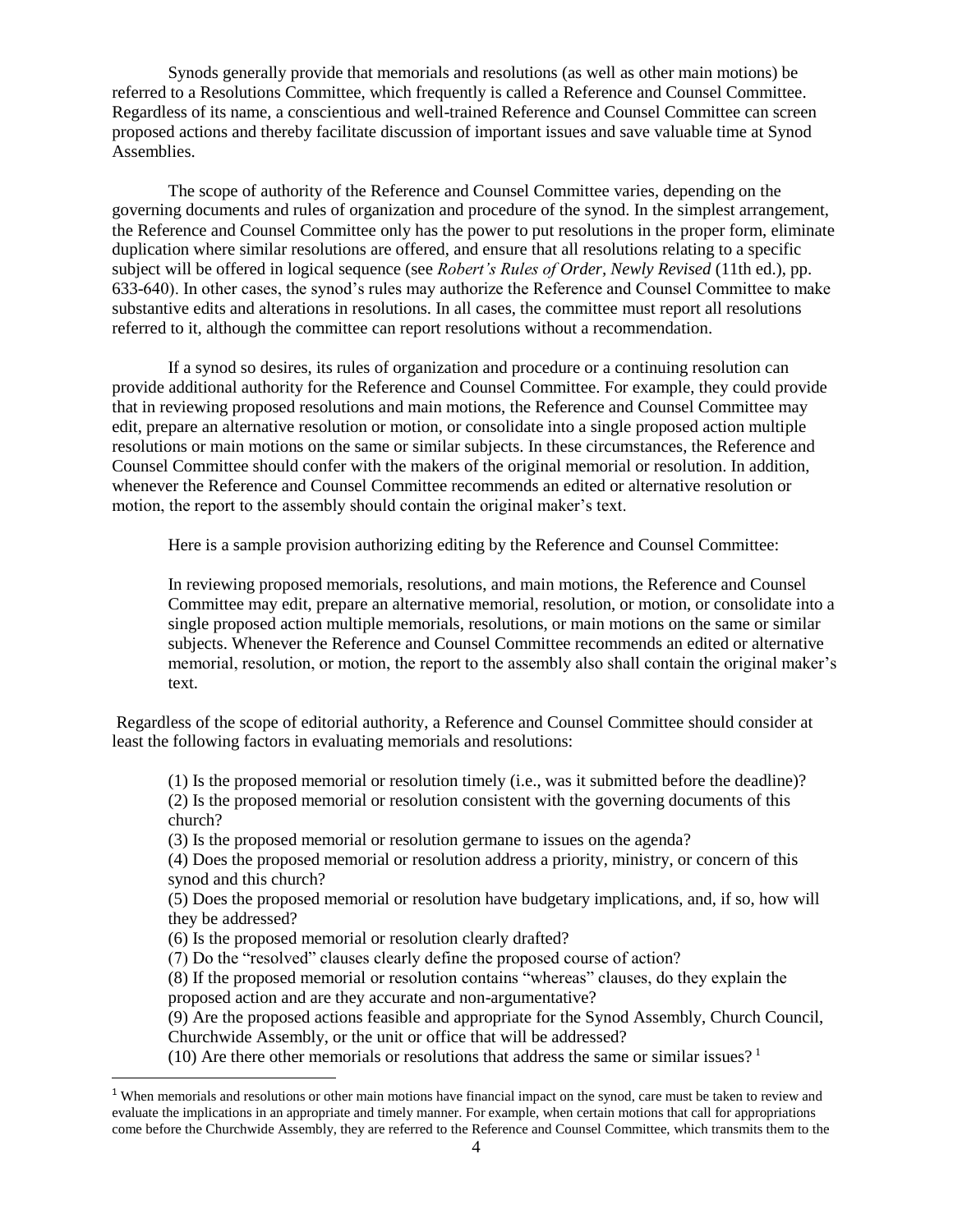The synod's rules of organization and procedure also should address how the Reference and Counsel Committee reports to the assembly and the status of its recommendations. Here is a sample of a provision, based on the Rules of Organization and Procedure for the Churchwide Assembly, which addresses the status of recommendations of the Reference and Counsel Committee:

The Reference and Counsel Committee shall report its recommendations on memorials, resolutions, and main motions to the Synod Assembly. Such recommendations do not require a second. When the Reference and Counsel Committee recommends approval, the committee's recommendation shall be the main motion before the assembly. When the Reference and Counsel Committee recommends the adoption of a substitute or alternative motion, the committee's recommendation shall be the main motion before the assembly. When the Reference and Counsel Committee recommends referral, the committee's recommendation shall become the main motion before the assembly. When the Reference and Counsel Committee recommends that the assembly decline a proposed memorial, resolution, or main motion, the recommendation shall be reported to the assembly. If the author or another voting member wishes to bring the declined proposed memorial, resolution, or main motion to the floor, he or she may move the matter, and it shall become the main motion before the assembly, and the committee's recommendation shall be received for information.

# **III. Submission of Resolutions and Memorials to the Churchwide Organization**

For proper recording and disposition, synods must submit all resolutions and memorials in a timely manner to the secretary of this church (and not directly to churchwide units or offices). A standard form on which each synod reports memorials and resolutions, as well as the names and contact information for newly elected synod officers, the text of amendments to governing documents, and other important information is attached as Exhibit A. Please respond electronically by sending the completed form and the text of memorials and resolutions to the attention of Frank Imhoff, manager for official documentation [\(Frank.Imhoff@elca.org\)](mailto:Frank.Imhoff@elca.org).<sup>2</sup> An acknowledgment will be sent upon receipt.

The Office of the Secretary is available to respond to questions regarding memorials and resolutions and to assist in addressing parliamentary and other issues that may arise at Synod Assemblies. Let us know how we can help!

l

Budget and Finance Committee of the Church Council. See the Rules of Organization and Procedure for the 2013 Churchwide Assembly at [http://www.elca.org/Resources/Churchwide-Assembly.](http://www.elca.org/Resources/Churchwide-Assembly) The Rules of Organization and Procedure are contained in Section I.

<sup>&</sup>lt;sup>2</sup> The Appendix to this document is in PDF format, but a version in Word format is being provided with this memorandum. A copy of the report form in Word format also may be obtained by contacting the Office of the Secretary.